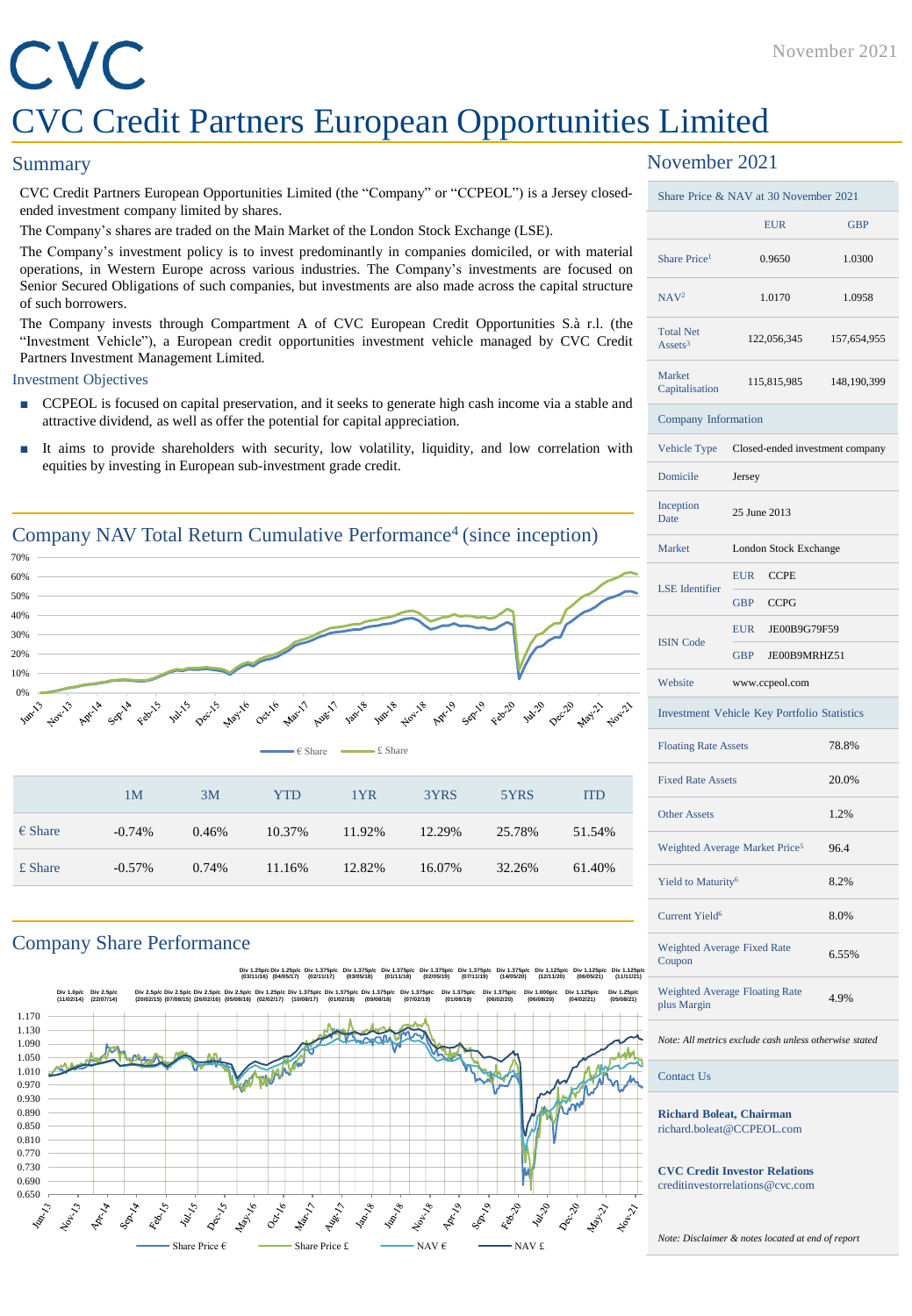## CVC CVC Credit Partners European Opportunities Limited

#### Portfolio Manager



#### **Pieter Staelens** Managing Director

*19 years experience*

Pieter joined CVC Credit in 2018. Pieter joined from Janus Henderson Investors in London where he was involved in various High Yield strategies and a credit long/short strategy. Prior to this, Pieter was at James Caird Asset Management, CQS, Remus Partners and Bear Stearns. Pieter is a graduate of the Université Catholique de Louvain in Belgium. He also holds an MSc in Finance, Economics and Econometrics from the Cass Business School and an MBA from the University of Pennsylvania.

#### Market and Portfolio Commentary

November started off on a reasonable strong tone, but sentiment changed quickly in the last few days of the month as concerns arose about the Omicron variant of Covid-19, and how this could impact global growth going forward. The worst performing asset class in the month was WTI Oil which was down around 20%, the worst monthly performance since the initial Covid-19 outbreak in March 2020.<sup>a</sup> The travel and leisure came under a lot of pressure in the last few days of the month as investors questioned the recovery path for this industry.

#### **European Sub Investment Grade Highlights**

Total European loan issuance during the month of November was €8.8bn, compared to €4.1bn same month last year. The average new issue spread is E+407.32 with 4.35% yield to maturity which compares to tighter levels seen early in the year +376bps and 3.92% in February 2021, respectively. The year-to-date ("YTD") loan issuance now stands at a record €128.6bn, considerably more than the €64bn issuance we saw in the first eleven months of 2020. On the HY side, we saw  $\epsilon$ 10.7bn of bond issuance during the month, bringing YTD issuance to  $\epsilon$ 122.5bn.<sup>b</sup>

The Credit Suisse Western European Leveraged Loan Index return, hedged to Euro, was at +0.15% for the month, which brings YTD returns to +4.20%. Defensives (+0.17%) outperformed cyclicals (+0.12%). CCCs underperformed all other rating categories at -0.56% mainly driven by a cautious approach from investors regarding the Omicron Covid variant. As at the end of November, the 3-year discount margin on the index was 413bps. The Credit Suisse Western European High Yield Index, hedged to Euro, was down -0.43% for the second consecutively month. YTD returns stand at  $+2.94\%$ .

#### **Portfolio Commentary**

During the month of November, the performing book remained active across deployment, trading, and risk management in the wake of volatile markets. With a shifting macro backdrop, we sought to capitalize on movement in risk markets while protecting and optimizing the portfolio. Throughout the month, we added four new names to the book, largely within the primary market, in addition to one new name added in secondary. Each new name offered attractive current income relative to issuer risk profiles. On the trading side, we reduced exposure in certain names trading at or near parity, while rotating into names trading at a discount in an effort to pick up convexity. We also added to certain existing positions at opportunistic levels amidst market weakness. Our trading and deployment continue to favour optimization heading into year-end, and the book remains well-positioned for current income. As of November close, performing credit (including cash) was 49.1% of the portfolio, trading at a weighted average price of 99.4 and a YTM of 4.5%, whilst delivering a 4.4% cash yield to the portfolio.

The credit opportunities book saw another active month amidst continued volatility in risk markets. During the month, we added two new names to the book. Both instances of deployment came in the primary market, providing capital to issuers that the global CVC platform has intimate familiarity with. In terms of secondary deployment, we added to an existing position opportunistically as supply in the name emerges infrequently, while also topping up on a core position on the back of market weakness. In order to fund these purchases, we continue to reduce risk in a name that recently underwent a successful amend-to-extend, and also exited an illiquid commodity-exposed position near our view of fair value. Within the structured products book, following our successful auction last month, we re-deployed into the B-rated paper – as well as the equity – of a new-issue CLO backing a familiar manager. We also rolled an existing B-rated position as part of a successful deal reset. As of November close, credit opportunities was 50.9% of the portfolio, trading at a weighted average price of 93.5 and a YTM of 8.6%, whilst delivering a 7.7% cash yield to the portfolio.

Across the entire portfolio, as of November month end, the weighted average market price was 96.4, trading at a YTM of 8.2%, and delivering 8.0% cash yield (on a levered basis) versus a weighted average price of 93.6, YTM of 7.0% and cash yield of 6.6% as of December 2020. Floating rate instruments comprised 78.8% of the portfolio. Senior Secured 79.6%. The portfolio had a cash position of -1.2% (including leverage) with leverage at 1.3x assets.

The fund underperformed the European loan indices for the month but continues to be well ahead of the indices on a YTD basis. The underperformance was a result of the overweight exposure to CCCs and the exposure to HY bonds and US leveraged loans, both of which underperformed the European loan market. As the macroeconomic outlook remains volatile, and as a new strain of COVID emerges, the performing book remains well-positioned from a risk perspective in light of near-term volatility. The credit opportunities book continues to offer convexity, and we will maintain our diligent investment approach while managing existing risk and screening new names.

#### **Commentary Sources:**

<sup>a</sup> Deutsche Bank

- <sup>b</sup>LCD, an offering of S&P Global Market Intelligence December 2021
- <sup>c</sup>Credit Suisse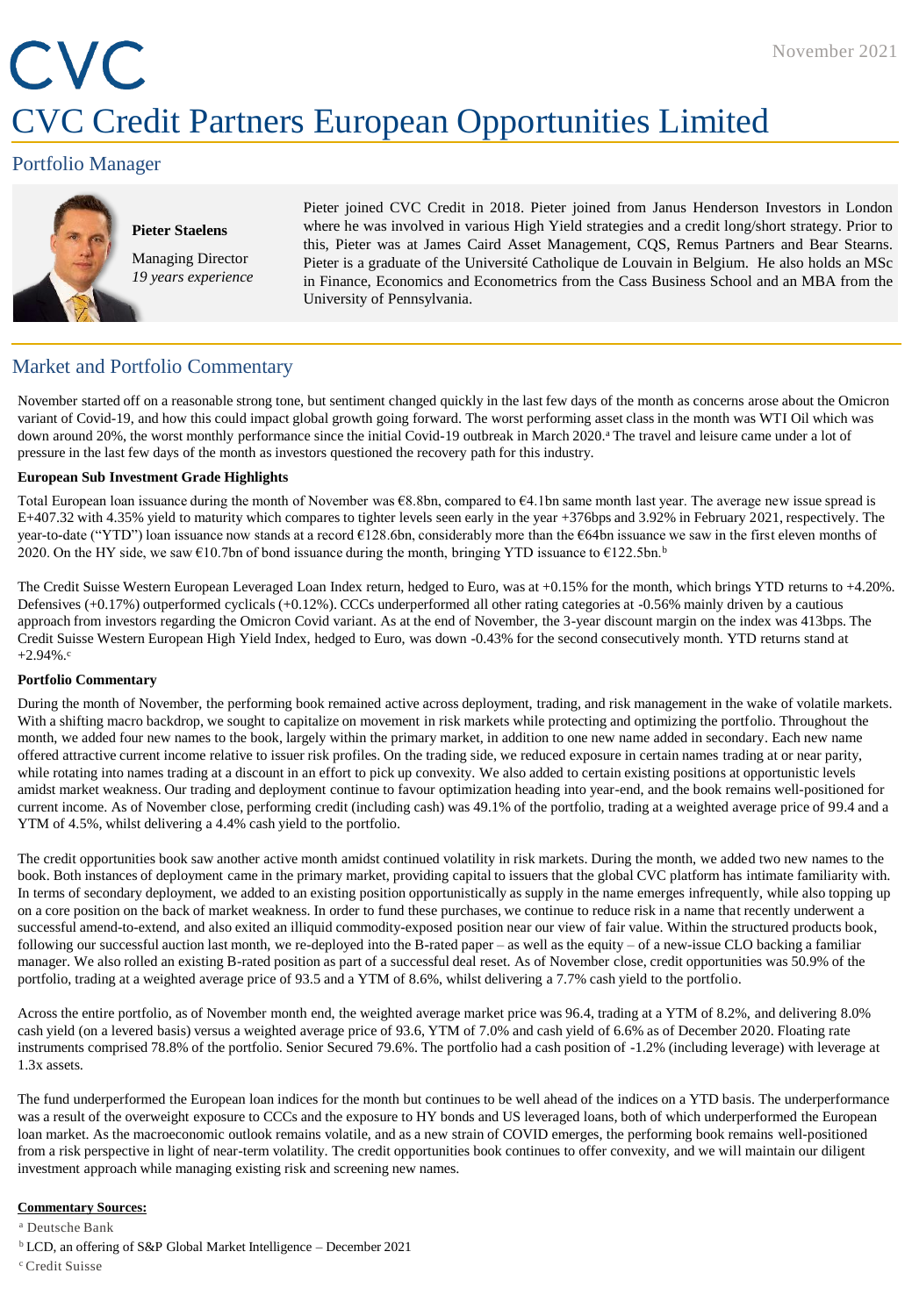# CVC

### CVC Credit Partners European Opportunities Limited

#### Investment Vehicle Portfolio Statistics as at 30 November 2021<sup>5</sup>

| Top 5 Issuers     |                   |                                        |                |
|-------------------|-------------------|----------------------------------------|----------------|
| <b>Issuer</b>     | % of Gross Assets | Industry                               | Country        |
| <b>Doncasters</b> | 5.2%              | Diversified/Conglomerate Manufacturing | United Kingdom |
| Colouroz          | 3.7%              | Chemicals, Plastics and Rubber         | Germany        |
| Civica            | 3.3%              | Electronics                            | United Kingdom |
| D&G               | 2.4%              | Financial Intermediaries               | United Kingdom |
| Syncreon          | 2.4%              | Surface Transport                      | Netherlands    |
|                   |                   |                                        |                |



#### Look Through Reporting6,8 as at 30 November 2021

| Rating      | Average Spread Duration <sup>9</sup> | MV(E)            | MV(%) |
|-------------|--------------------------------------|------------------|-------|
| <b>BB</b>   | 6.78                                 | 6.7 <sub>m</sub> | 2%    |
| B           | 4.41                                 | 271.4m           | 65%   |
| <b>CCC</b>  | 2.81                                 | 98.4m            | 24%   |
| NR.         | 4.33                                 | 37.9m            | 9%    |
|             | <b>Interest Rate Exposure</b>        |                  |       |
| <b>Type</b> | <b>Duration</b>                      | MV(E)            | MV(%) |
| Floating    | 0.14                                 | 326.6m           | 79%   |
| Fixed       | 3.72                                 | 82.8m            | 20%   |
| Warrants    | 0.00                                 | 4.9 <sub>m</sub> | 1%    |

| <b>FX</b> Exposure |        |       |  |  |
|--------------------|--------|-------|--|--|
| Currency           | MV(E)  | MV(%) |  |  |
| <b>EUR</b>         | 244.8m | 59%   |  |  |
| <b>GBP</b>         | 62.7m  | 15%   |  |  |
| <b>USD</b>         | 106.8m | 26%   |  |  |

#### **Notes & Assumptions:**

- The sum of the market values may be larger than the NAV due to the effect of the investment vehicle leverage facility
- All duration and yield calculations are based on assets outstanding to maturity (no call or amortisation assumptions)
- Duration is calculated using the DURATION function in Excel, and includes approximations for interest rate duration for floating rate assets
- Rating is based on the average corporate rating from S&P and Moody's
- Certain assets such as CLO equity tranches are assumed to have zero spread and interest rate duration
- The duration for non-equity CLO tranches is based on a WAL of 5 years after the end of the reinvestment period